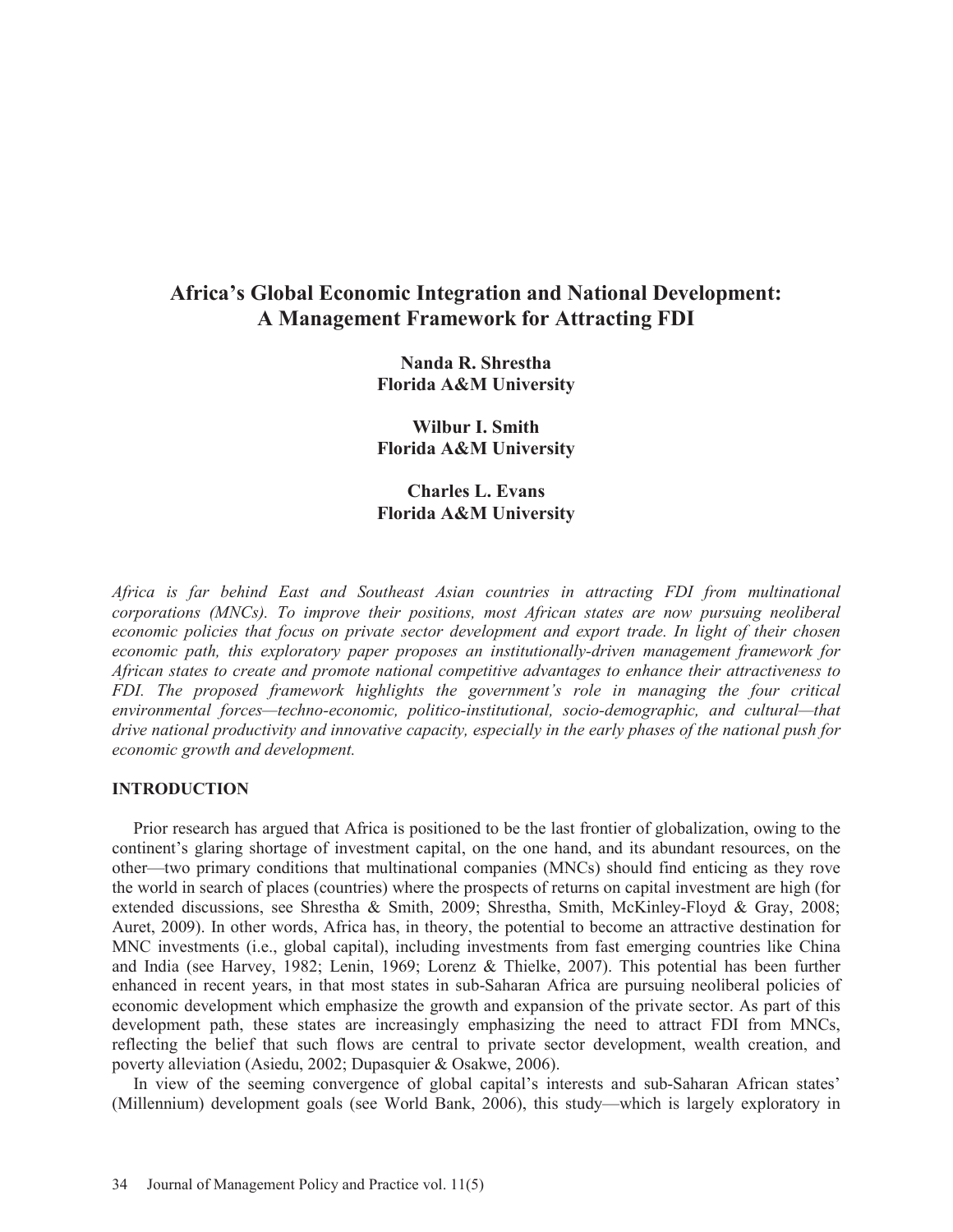scope and prescriptive in design—advances a management framework designed to create and promote these states' *global competitive advantages* for attracting FDI, especially into the manufacturing and service sectors (beyond the sectors devoted to the extraction of natural resources, e.g., minerals and petroleum). Because the proposed framework is designed to enhance global competitiveness and engender a business climate conducive to private sector growth and expansion, it should assist sub-Saharan African states to achieve their goals for national development and export trade.

 Framed by this general objective and orientation, the paper is divided into three major sections, followed by the conclusion. The first section provides a profile of FDI inflows and export trade as a guidepost to the nature and degree of Africa's incorporation into the global economy (globalization). Also presented in this section are the findings of a preliminary regression analysis of the factors that affect FDI inflows to the continent. The profile is followed by the second section where we propose what can be characterized as an *institutionally-driven management framework* for sub-Saharan African states to create national competitive advantages that are appealing to MNCs. This framework is built on a developmental approach that is "ecosystemic" in nature and in its effects, an approach in which four environmental forces (dimensions)—*techno-economic*, *politico-institutional*, *socio-demographic*, and *cultural*—are closely intertwined. In other words, enhancement of any of these forces by the state reverberates through the others, setting in motion a "virtuous" circle within the enterprise of national economic development. Creating this "virtuous" circle, especially in the early phases of the push for private-sector development, depends heavily on the state (public management). In particular, within the proposed management framework, the state formulates and implements strategies to foster an FDI-friendly business climate and to build the institutional infrastructure necessary to attract foreign investments to fuel the engine of the private sector, especially in the early phases of economic development.

 Drawing on the profile of Africa and the proposed management framework, the third section of this paper zooms in on Kenya as a case in point, juxtaposing it against the Southeast Asian nation of Vietnam—two countries that started with similar initial developmental conditions but have experienced divergent developmental outcomes. The primary aim of this comparison is to gain some preliminary understanding of why African states, in general, have fallen far behind many of their East and Southeast Asian counterparts in terms of both attracting FDI and achieving national development.

 The comparative picture not only lends general support for the applicability of the proposed management framework for creating national competitive advantages, but also suggests measures that Kenya (and other sub-Saharan states) should undertake to promote its national competitiveness to attract foreign investments. However, in the absence of its active, methodical, and targeted promotion to major sources (both countries and corporations) of FDI, the creation of national competitive advantage(s) alone may be insufficient to generate desired results, that is, to lure FDI inflows. This is more than a likely scenario in the case of sub-Saharan Africa, including Kenya. More specifically, the entrenched negative perception of most African countries in the eyes of global capital has generally marred their prospect of attracting foreign investments outside of the natural resources sector; FDI inflows to export-oriented manufacturing remain marginal. Asiedu (2002) pointedly noted that the problem of negative perception is significant when it comes to explaining the comparatively very low level of FDI inflows to Africa as it tends to overshadow or amplify other issues that influence the geographical movement of global capital. As Asiedu succinctly expressed it, "Africa is different" (2002, p. 116). And Kenya is hardly an exception. With this view, the present study concludes by identifying areas of future research on FDI and national development in Africa from a management perspective.

# **AFRICA'S INTEGRATION INTO THE GLOBAL ECONOMY**

 The experiences of many East and Southeast Asian countries suggest that FDI was directly related to their increasing globalization (i.e., integration into the global economy following their impendence from their respective European colonizers after World War II). As some argue, when foreign investments are directed toward export-oriented manufacturing, FDI plays an important role in spurring economic growth in underdeveloped societies, especially in the early stages of their national development (Musila  $\&$  Sigué,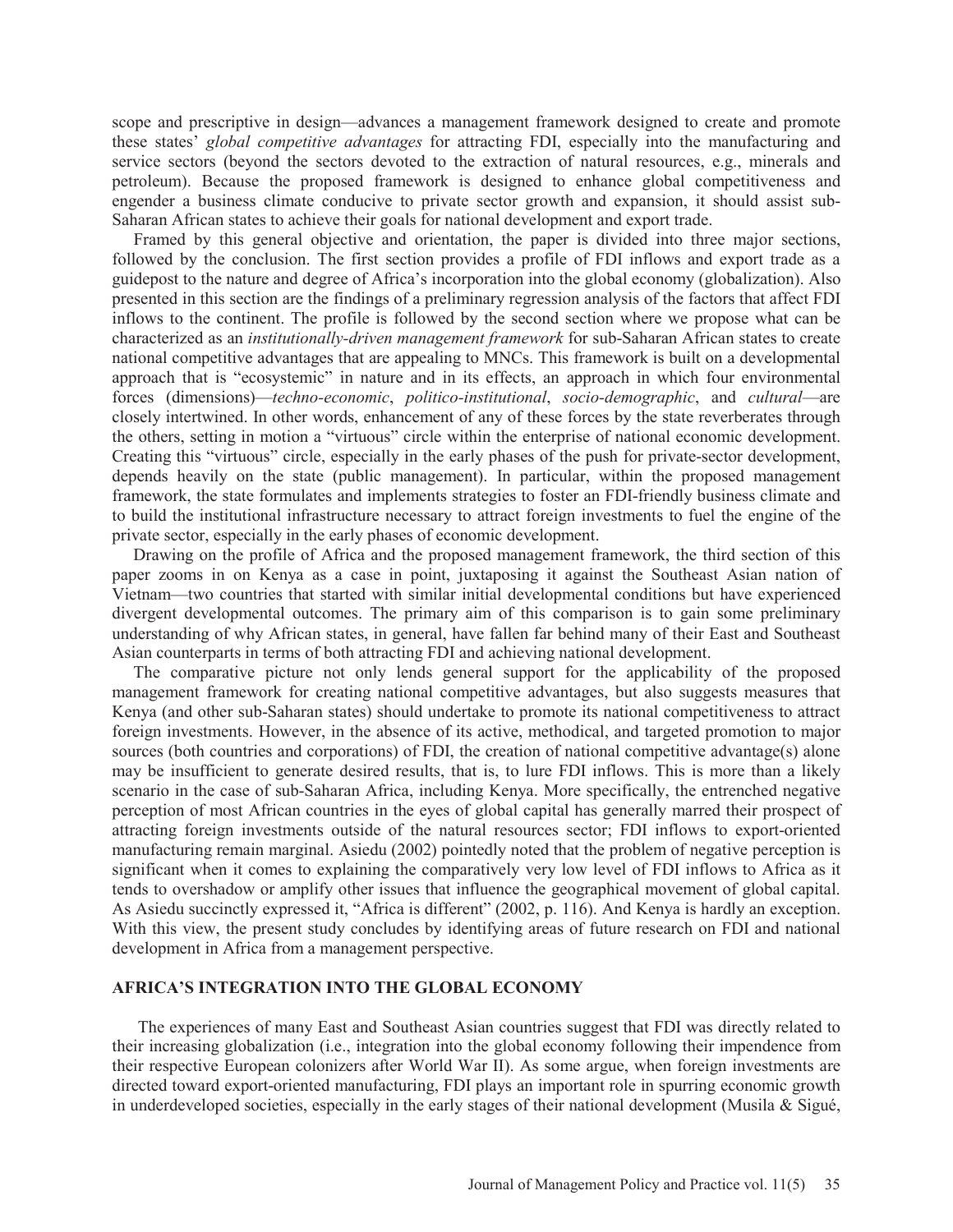2006). While some studies have shown that FDI's national development role is significant in terms of both *pecuniary* and *non-pecuniary* consequences (Dunning & Lundan, 2008; Eden, 2009), others have, however, argued that the degree of positive impact depends on the stage of the FDI recipient country's development and absorptive capacity (Meyer & Sinani, 2009; see also Waheeduzzaman & Rau, 2006; Tarzi, 2005). On the opposite side of the advocates of globalization are activists who denounce the adverse effects (e.g., increased income inequalities) that FDI-driven globalization tends to create, both at home (where MNCs are based) and abroad (where MNCs operate), as openly exemplified by "street" protests against it at recent gatherings of G20 leaders in Pittsburgh, Pennsylvania, (September 2009) and in Canada (July 2010).

 Notwithstanding the diverse views on the impacts of FDI-driven globalization, this study is based on the premise that FDI has emerged as an important source of capital formation (and technology/knowledge transfer in many cases) and a notable force behind economic growth in "developing" countries, particularly in the early stages of their development trajectories. Nowhere was this more noticeably demonstrated than in those East and Southeast Asian countries where the state's national development policies systematically emphasized attracting FDI inflows and export-oriented industrial growth, thus giving rise to what came to be commonly known as the "export-oriented development model," a model which stood in clear contrast to the "import-substitution model of national development" that was imbued with an underlying policy of national self-sufficiency in the aftermath of national independence, i.e., decolonization (see Musila & Sigué, 2006; Wint & Williams, 2002). In other words, what is becoming increasingly apparent is that the FDI-driven export-oriented model has assumed primacy in most developing and emerging countries in the post-1990 period of globalization. This change in approach is exemplified by India. To be specific, despite being the early leader of the import-substitution model of development, this South Asian nation has now emerged as one of the latest adherents of FDI-driven economic policy and globalization, posting significantly high growth rates that stand in stark contrast to its past performance. And now many African countries seem to be striving to embark on this very path as they pursue neoliberal economic policies to attract FDI to fuel national development. To apply Friedman's (2005) logic, when it comes to economic development policies, the world is becoming increasingly flatter (if not completely flat) as one by one developing and emerging countries traverses the same isomorphic contour embodied in the FDI-driven model of national development. The question to be examined now is: Where does Africa stand with regard to FDI inflows?

### **FDI and Export Trade in Africa**

 During the long colonial phase of globalization (1500-1950 AD), Africa was incorporated into the Eurocentric global economy as the last frontier of colonialism, a *periphery* where the continent's vast natural resources were exploited to fuel Europe's growth and development (Rodney, 1974; Shrestha, 1987). The overall situation has undergone little change in the post-colonial period, i.e., in the contemporary phase of globalization as the continent still remains largely a periphery in terms of FDI inflows. Notwithstanding a few scattered exceptions, whatever FDI Africa has attracted has mostly gone to the natural resource extractive (e.g., minerals and petroleum) sector. The overall impact of such FDI is often negative as it retards the manufacturing sector and exacerbates economic disparities (Musila & Sigué, 2006; Rena, 2007; Sachs & Warner, 2001).

### **Foreign Direct Investment**

 In recent years, many African countries have shown signs of healthy economic growth rates, thus raising hope among some that the continent might be finally coming out of the darkness of its crippling colonial past (Auret, 2009; Farzad, 2007; World Economic Forum, 2007). For global capital, however, Africa, in general, has yet to become a preferred destination (A.T. Kearney, 2007; see also A.T. Kearney, 2010). This is particularly true in terms of FDI going to the manufacturing and service sectors, although countries with natural resource advantages (for example, Angola and Sudan) have fared somewhat better thanks to rapidly growing demands for their resources. Simply put, in terms of global FDI inflows, sub-Saharan Africa is at the bottom, attracting merely 2.2 percent of global FDI in 2005. The *World*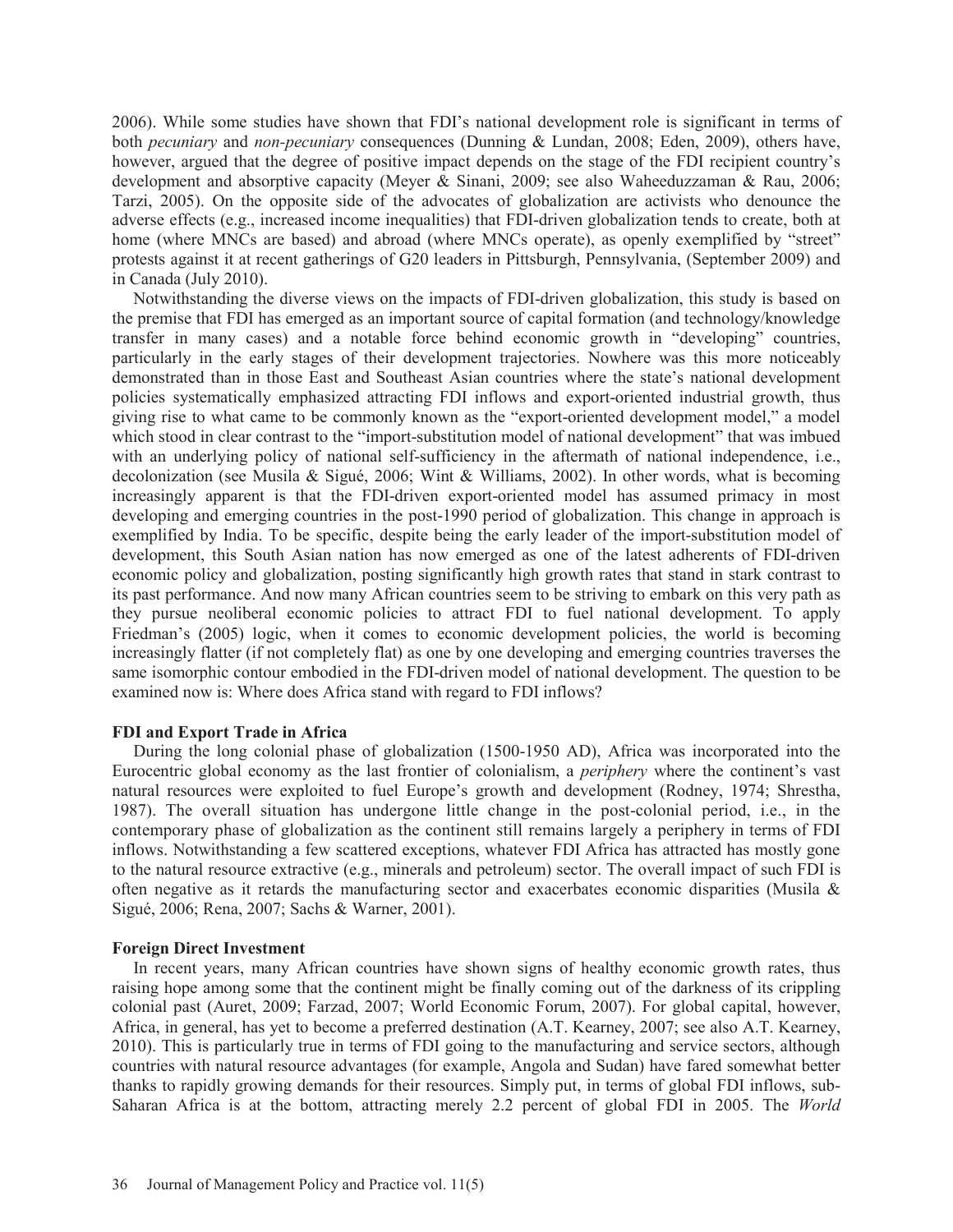*Investment Report 2006* (UNCTAD, 2006a, p. 6) reveals that while "[D]eveloping countries have gained in importance as recipients of FDI..., the share of African countries gradually fell, from 10% of total inflows to developing countries in 1978-1980 to around 5% in 1998-2000." When Africa's (including sub-Saharan countries) FDI inflows are compared with other regions, its share in 2000 stood at 0.7 percent. Although it has increased in the past few years, FDI totaled merely \$31 billion or 3.3 percent of the world total in 2005 (see Table 1).

| <b>Regions</b>       |              | Percentage Share |           |       |       |        |
|----------------------|--------------|------------------|-----------|-------|-------|--------|
|                      | 1990<br>2000 |                  | 2005      | 1990  | 2000  | 2005   |
|                      |              |                  |           |       |       |        |
| <b>WORLD</b>         | 201,614      | 1,409,568        | 916,277   | 100.0 | 100.0 | 100.0  |
| North America        | 56,823       | 393,026          | 146,880   | 28.2  | 27.9  | 16.0   |
| <b>United States</b> | 48,422       | 313,997          | 99.443    | 24.0  | 22.3  | 10.9   |
| Latin America /      |              |                  |           |       |       |        |
| Caribbean            | 9,733        | 96,763           | 90,047    | 4.8   | 6.9   | 9.8    |
| Europe               | 97,134       | 728.783          | 469.012   | 48.2  | 51.6  | 51.2   |
| Africa               | 2,825        | 9.577            | 30,672    | 1.4   | 0.7   | 3.3    |
| Northern (- Sudan)   | 1,116        | 3,064            | 10,433    |       |       |        |
| Sub-Saharan          | 1,708        | 6,513            | 20,239    | 0.8   | 0.5   | 2.2    |
| Asia                 | 24,547       | 163,277          | 212,213   | 12.2  | 11.6  | 23.2   |
| Japan                | 1,753        | 8.323            | 2,775     |       |       |        |
| China (- Hong Kong)  | 3,487        | 40.715           | 72,406    |       |       |        |
| India                | 237          | 3.585            | 6.598     |       |       |        |
| Oceania              | 10,552       | 18.142           | $-32.547$ | 5.2   | 1.3   | $-3.6$ |

**TABLE 1 FOREIGN DIRECT INVESTMENT INFLOWS BY REGION** 

Source: Based on UNCTAD (2007a).

 Furthermore, most individual African states receive only small fractions of FDI. One report on FDI and official development assistance (ODA) to the group of 50 least developed countries (LDCs) showed that 34 of them are in Africa, all in sub-Saharan Africa (UNCTAD, 2006b). This figure represents more than two-thirds of sub-Sahara. According to this report, FDI inflows to the group of 50 LDCs reached \$11 billion in 2004, the highest level ever. The biggest recipient was Angola with more than \$2 billion, followed by Equatorial Guinea and Sudan. FDI inflows to the rest were less than \$1 billion with 22 sub-Saharan countries receiving less than \$100 million each (see Shrestha & Smith, 2009). One pattern is that "the bulk of FDI seems to be associated with natural-resource-related investment, notably in the oil and gas industries. [For example], the largest greenfield investment projects and cross-border M&As (mergers and acquisitions) were concentrated in a few oil-producing countries, such as Angola, Equatorial Guinea and Sudan, that were also the largest LDC recipients of FDI inflows" (UNCTAD, 2006b, p. 4; parenthetical words added).

 The distorting impact of natural resources on FDI flows to Africa was confirmed by the regression analysis summarized in Table 2. As shown, the model  $(F[4, 38] = 8.920, p < .001)$  indicates that, subject to the countervailing influence of reduced life expectancy (positive coefficient for LF), larger proportions of 2006 FDI were directed to African countries with less diverse export trade (positive coefficient for EDI), less politically stable (negative coefficient for PSV), and lower rates of labor force participation (negative coefficient for LF). This result is counterintuitive; particularly for *political (in)stability and violence* (PSV) where higher levels of instability and violence (and corruption) would normally be expected to negatively impact FDI inflows (Asiedu, 2006). In fact, one report finds that "[w]hen asked about the greatest risks to investing in Africa generally, investors placed *political instability* at the top of the list (77 percent of respondents), followed by insufficient public infrastructure (69 percent), low workforce skill level (58 percent), poor IT infrastructure (58 percent) and bureaucratic overhead (54 percent)" (A.T. Kearney, 2007; emphasis added). However, the inverse correlation between FDI inflows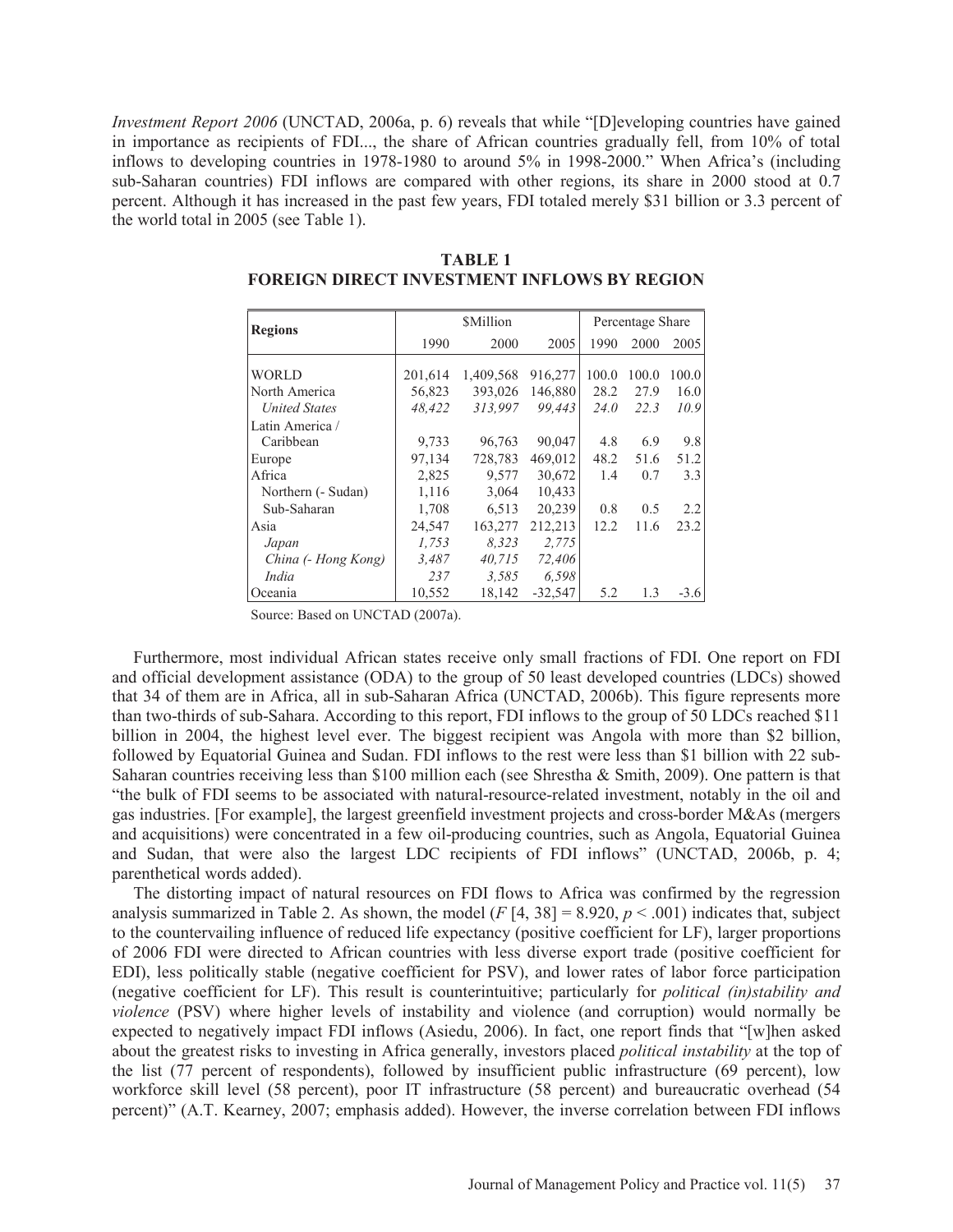and PSV presented in Table 2 suggests a countervailing economic imperative—namely, because most natural resources are geologically localized and limited, their pursuit may induce rigidities and distortions into multinational corporations' risk-reward allocation of FDI. In other words, global capital must go wherever the indispensable natural resources are found, other factors notwithstanding. Such a scenario is not merely a theoretical plausibility, but a historical reality. In Africa, it is evidenced in the fact that Angola, Chad, Equatorial Guinea, Nigeria, and Sudan, for example, are infested with political violence or civil wars yet have attracted measurable FDI owing to their oil resources.

| <b>TABLE 2</b>                                                      |
|---------------------------------------------------------------------|
| PRELIMINARY REGRESSION ANALYSIS OF FDI INFLOWS TO AFRICAN COUNTRIES |

| <b>Variables</b>                       | Value                           | <b>Definition and Data Source</b>                                                                                                                                                                                                                                                                                                      |
|----------------------------------------|---------------------------------|----------------------------------------------------------------------------------------------------------------------------------------------------------------------------------------------------------------------------------------------------------------------------------------------------------------------------------------|
| Dependent Variable<br>FDI Inflow 2006  |                                 | Natural log of net inflow of Foreign Direct Investment (FDI) into the<br>country during 2006, measured in millions of U.S. dollars<br>(UNCTAD, 2007b)                                                                                                                                                                                  |
| Independent Variable                   | B                               |                                                                                                                                                                                                                                                                                                                                        |
| Export Diversity Index (EDI)           | $8.034***$<br>(2.532)           | Index, ranging from $0$ to 1, measuring the similarity between the<br>country's export trade pattern and the world average in 2005<br>(UNCTAB, 2007a). Values close to 1 indicate bigger differences.                                                                                                                                  |
| Political Stability and Violence (PSV) | $-.782**$<br>(.266)             | The 2005 Kaufmann-Kraay-Massimo survey measure of <i>Political</i><br>Stability and Absence of Violence for assessing the likelihood that the<br>government of the country will be destabilized or overthrown by<br>unconstitutional or violent means, including domestic violence and<br>terrorism (Kaufmann, Kraay & Massimo, 2010). |
| Labor Force (LF)                       | $-.065$ <sup>**</sup><br>(.020) | Proportion of the country's 2005 population, ages 15-64, that was<br>economically active in supplying labor for the production of goods<br>and services (World Bank, 2007).                                                                                                                                                            |
| Life Expectancy (LE)                   | $.057***$<br>(.021)             | Years of life expectancy at birth for the country's 2005 population<br>(World Bank, 2007).                                                                                                                                                                                                                                             |
| $\boldsymbol{N}$                       | 43                              |                                                                                                                                                                                                                                                                                                                                        |
| $\mathbb{R}^n$                         | .696                            |                                                                                                                                                                                                                                                                                                                                        |
| Adjusted $R^2$                         | .430                            |                                                                                                                                                                                                                                                                                                                                        |

Notes: 1) Numerical values within parentheses are standard errors for regression coefficients. 2) The following countries were excluded from the analysis because of missing data or as statistical outliers: Angola, Chad, Comoros, Ivory Coast, Liberia, Mauritania, Reunion, São Tomé and Príncipe, Seychelles, Somalia, and South Africa.

 $p^* \leq .01$ .

### **Merchandise Export Trade**

 The low level of FDI inflows to Africa is directly reflected in its share of the world merchandise export trade. In other words, Africa suffers from the dearth of internal capital allocated to the manufacturing sector, and inward FDI currently is too small to fill this void. The pattern of Africa's merchandise exports exhibited in Table 3 is hardly encouraging. In 2006, the total value of world merchandise exports was \$11,982,932 million, whereas Africa's share amounted to merely \$332,801 million or 2.8 percent. Although this dollar amount for 2006 is larger than those for the previous years, it represents a proportionate decline of a 0.3 percentage point from the 1990 level (see Table 3). Moreover, since most of the FDI inflows to Africa go to the natural resource extraction sector, African export trade is largely tied to raw materials and primary products, with oil leading the way (UNCTAD, 2006b; see also World Bank, 2006). Manufacturing's role in exports is minimal, except in the case of South Africa where it accounted for \$26.7 billion (58%) out of the total exports (\$46 billion). "Heavy dependence on primary commodities remains a common feature of production, exports and growth in all the sub regions" of the continent (ECA, 2007, p. 2). For instance, 73 percent of Nigeria's total export earnings (\$31.1 billion) come directly from the exports of oil (\$20.7 billion) and gas (\$2.0 billion).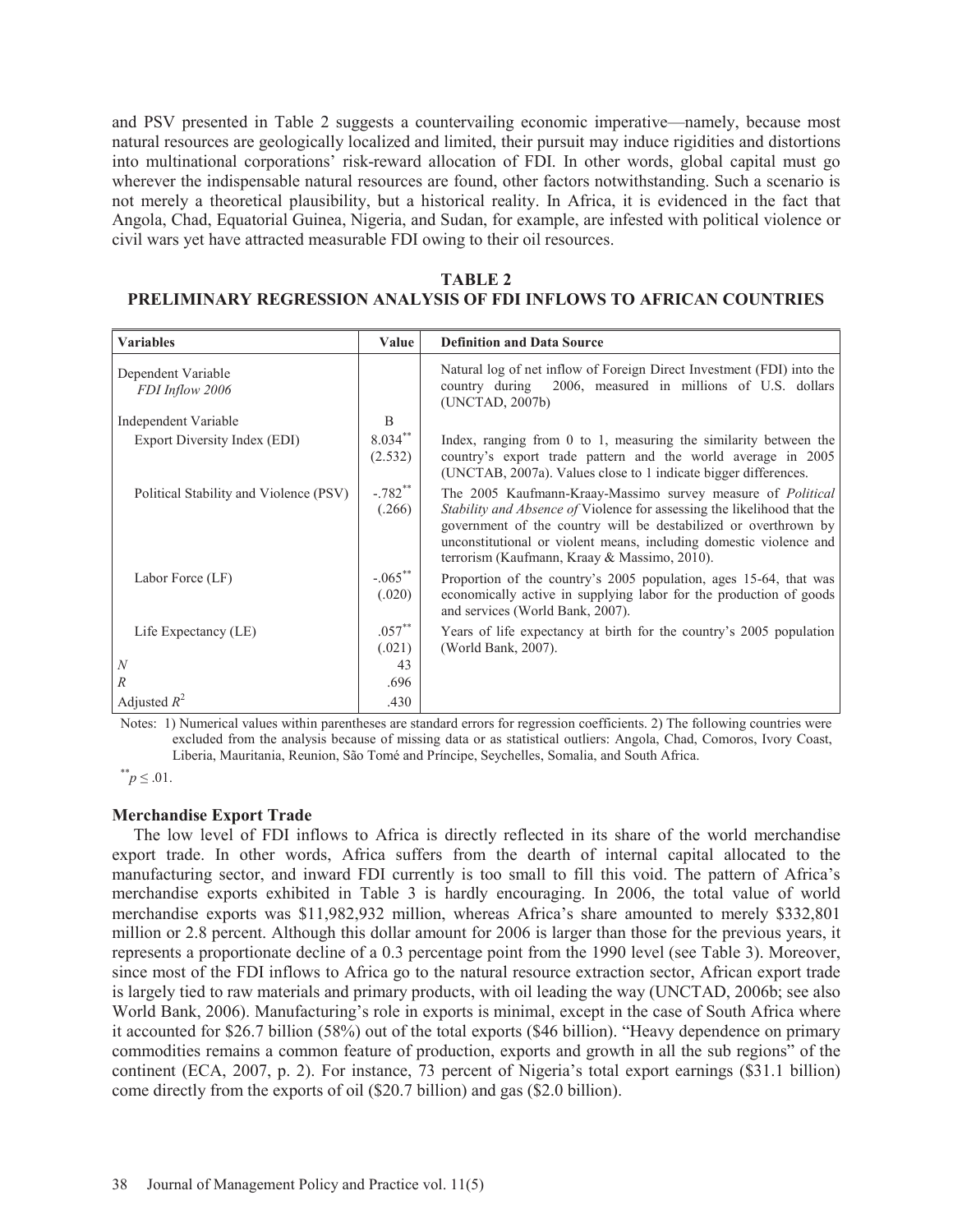|                                             | Value in <i>SMillion</i>               |                                           |                                           | Percentage Share                           |       |       |       |       |
|---------------------------------------------|----------------------------------------|-------------------------------------------|-------------------------------------------|--------------------------------------------|-------|-------|-------|-------|
|                                             | 1990                                   | 2000                                      | 2005                                      | 2006                                       | 1990  | 2000  | 2005  | 2006  |
| <b>WORLD</b>                                | 3,478,571                              | 6,444,106                                 | 10,440,780                                | 11,982,932                                 | 100.0 | 100.0 | 100.0 | 100.0 |
| North America<br><b>United States</b>       | 521,758<br>393,592                     | 1,058,872<br>781,918                      | 1,267,022<br>907,158                      | 1,442,551<br>1,037,320                     | 15.0  | 16.4  | 12.1  | 12.0  |
| Latin America/Caribbean                     | 143,801                                | 361,101                                   | 566,842                                   | 679,988                                    | 4.1   | 5.6   | 5.4   | 5.8   |
| Europe                                      | 1,765,628                              | 2,735,040                                 | 4,612,628                                 | 5,235,409                                  | 50.8  | 42.4  | 44.2  | 43.5  |
| Africa<br>Northern (- Sudan)                | 106.993<br>40,681                      | 147,173<br>52,306                         | 298,026<br>107,137                        | 332,801<br>119,864                         | 3.1   | 2.3   | 2.9   | 2.8   |
| Sub-Saharan                                 | 66,312                                 | 94.867                                    | 190,889                                   | 212,937                                    | 1.9   | 1.5   | 1.8   | 1.8   |
| Asia<br>Japan<br>China (- H. Kong)<br>India | 888,442<br>287,581<br>62,091<br>17,969 | 2,060,695<br>479.249<br>249,203<br>42,379 | 3,562,790<br>594,905<br>761,953<br>99,474 | 4,139,437<br>644,541<br>969,100<br>120,887 | 25.5  | 32.0  | 34.1  | 34.6  |
| Oceania                                     | 51,949                                 | 81,225                                    | 133,472                                   | 152,746                                    | 1.5   | 1.3   | 1.3   | 1.3   |

**TABLE 3 WORLD MERCHANDISE EXPORT TRADE BY REGION** 

Source: Based on UNCTAD (2007a).

 UNCTAD (2007a, p. 2) reports that "oil-exporting African countries as a group contributed 57.5 per cent of the continent's 5.7 per cent growth rate in 2006." The issue is that, in the world market, the comparative dollar value of Africa's primary commodity exports (e.g., copper, cotton, coffee, crude oil, timber etc.) is significantly lower than the value of manufactured products (e.g., machinery), the mainstay of exports from most developed and emerging economies. The reason is simple: the higher the level of the process of production along what we call the *production value chain*, the greater the market value of products. Take, for instance, the production of furniture vs. timber. The value of the former (which entails an increasingly accumulated value of labor resulting from the chain of production moving upstream from low skills [e.g., tree planters and lumberjacks] to more specialized skills [e.g., furniture designers and carpenters]) is far higher than the market value of timber which rarely includes more than two layers of low-skilled labor (tree planters and lumberjacks). A similar example applies to oil production and mining, the two dominant sources of exports from several African nations, e.g., Angola, Chad, Equatorial Guinea, Nigeria, and Sudan.

 So, given Africa's limited integration into the global economy in terms of both FDI inflows and exports (especially export diversification), what should sub-Saharan states do to attract global capital and direct it toward the manufacturing and service sectors? It is this question that we now attempt to address in the following section by advancing an institutionally-driven management framework for developing national competitiveness.

# **ECOSYSTEMIC MANAGEMENT FRAMEWORK FOR DEVELOPING NATIONAL COMPETITIVENESS TO ATTRACT FDI**

 In its 2005 report on development in Africa, UNCTAD states that "attracting FDI has assumed a prominent place in the strategies of economic renewal being advocated by policy makers at the national, regional and international levels" (UNCTAD, 2005, p. 1). This means that public (state) management of Africa's environmental forces of national competitiveness should be a strategic priority (Shrestha, et al., 2008). Given the importance of state management, as recognized by World Economic Forum (2009a), World Bank (2006), UNCTAD (2005), Porter (1990), the underlying premise of this study is that the state is responsible for guiding the national economy in terms of laying a sound foundation for private sector growth and expansion, especially in the early stages of its development. To be specific, African countries should formulate, implement, and reinforce a management system that is globally oriented and nationally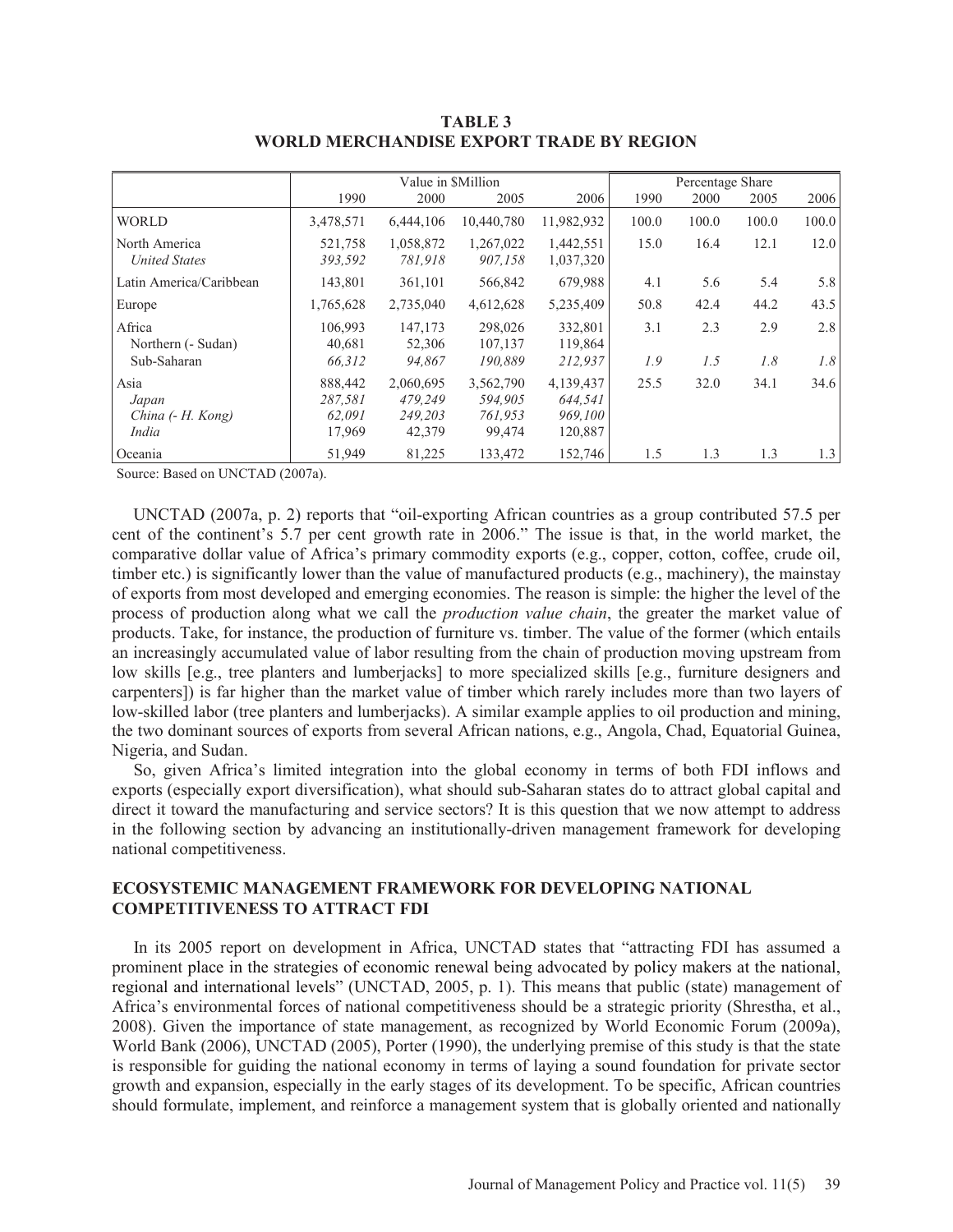focused. This management system must be rooted in the nexus of the four environmental forces that we consider fundamental to driving national productivity and innovative capacity: *techno-economic, politicoinstitutional, socio-demographic,* and *cultural* (see Figure 1). These four key forces reflect important aspects of a country's institutional infrastructure for governance. Collectively, they not only capture the pillars of competitiveness in the World Economic Forum framework (2009a), but also embody the cornerstones of strategic resource management.





Source: Based on Shrestha, et al., (2008).

# **Techno-Economic Environment**

 This environmental force encompasses various economic and technological components, ranging from GDP to foreign trade/investment to infrastructure. In essence, it gauges the economic health of a nation and indicates where techno-economic improvements are needed to develop or enhance competitive edge.

### **Politico-Institutional Environment**

 This environmental force includes the political climate, institutional policies and apparatus, and legal codes (rule of law) of a country. It determines legal and administrative framework within which individuals, businesses (the private sector), and government agencies (the public sector) behave and operate to generate income and wealth in the economy (World Economic Forum, 2009a). As such, the politico-institutional environment establishes institutional infrastructure for governance which supports the development and performance of the other three environmental forces in the ecosystemic management framework, especially in the early stages of economic development.

# **Socio-Demographic Environment**

 The variables associated with this force revolve around population, which forms both the basis and subject of economic production and development. For example, the socio-demographic variables include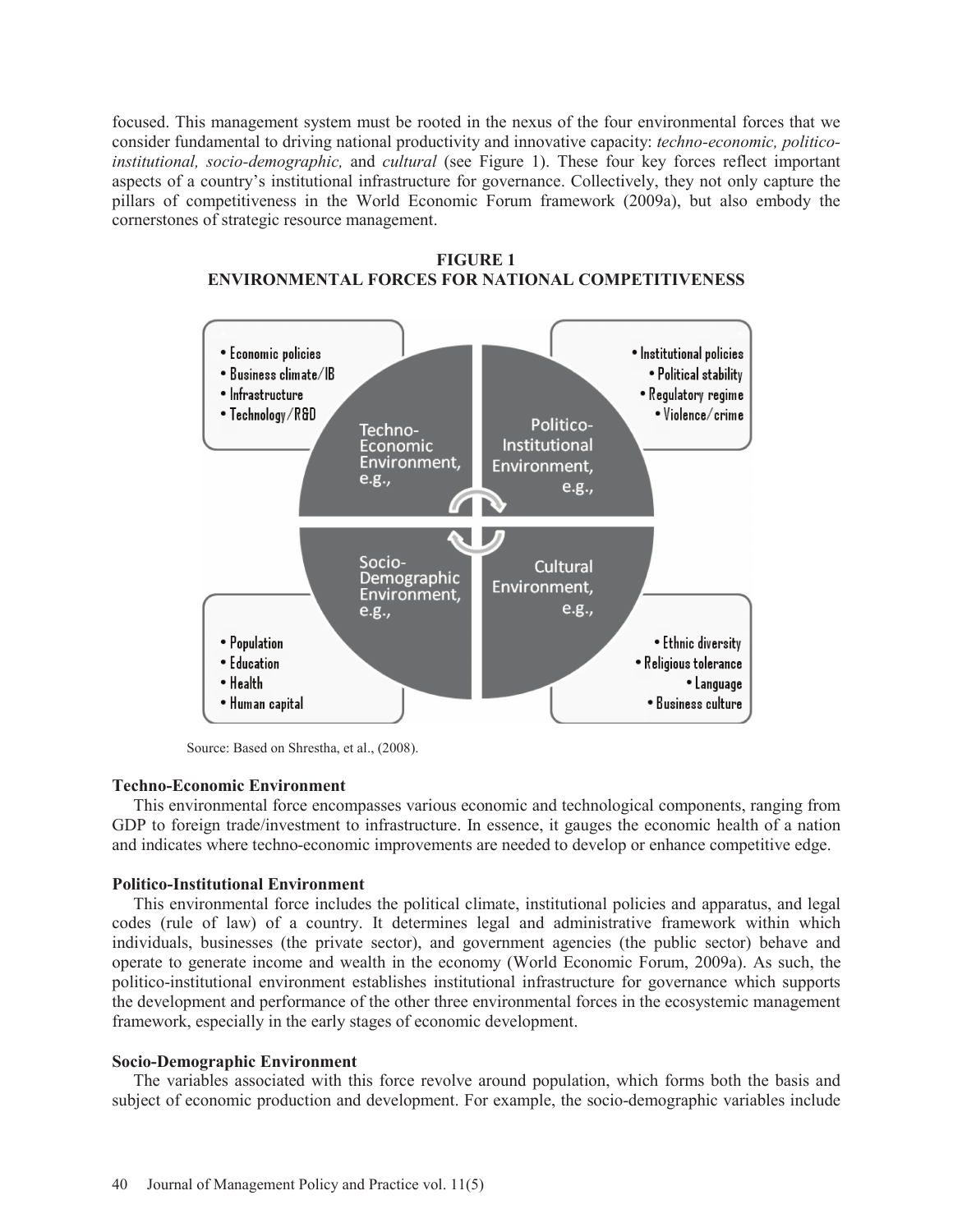the size of the labor force, its educational/training levels and health conditions, and consumers (market demand and expectations). Because a healthy and productive labor force is vital to a country's productivity, management of the socio-demographic environment is critical for enhancing national competitiveness in the global economy.

#### **Cultural Environment**

 The cultural environment is being increasingly viewed as an important player in national economic development and international business. As this force includes ethnic and religious compositions (diversities), management is faced with people's cultural values and views within the country which may vary from one ethnic/religious group to another in accordance with their identities, often creating a climate of tension and uncertainty in business and society (especially when they assume different roles such as workers, managers, policymakers, or consumers). In short, the challenge is for management to create (and reinforce) a cultural environment that is conducive to business development and national competitiveness.

#### **Nexus of Environmental Forces**

 As a consequence of being intertwined, these four environmental forces are intrinsically ecosystemic in their functional dynamics, roles, and effects. That is, when managed effectively, these forces work together like a mutually interdependent ecosystem to enhance the productivity of a country's economy, thus improving its global competitiveness and, hence, attractiveness to FDI (see also Porter, Ketels & Delgado, 2007). To illustrate the dynamic nature of these environment forces or how they drive national productivity and innovative capacity, take population, for example. As portrayed in Figure 1, population is featured under the socio-demographic environmental force as the source of labor. In its practical manifestation, however, population intersects all other environmental forces, for it acts as agents of economic transformation and innovations—and as consumers (techno-economic), as political leaders and policymakers (politico-institutional), and as purveyors, practitioners, and guardians of cultural values and views (cultural), which may vary in accordance with their group roles and identities as workers, managers, policymakers or consumers. So, systematic development and effective deployment of human capital as a primary socio-demographic force is a national strategic management imperative to elevate the level of techno-economic performance, politico-institutional policies, and cultural understanding and cooperation. Since most other components within the nexus of these environmental forces have a similar transcending dynamic, implementation of the proposed framework requires a heuristic approach.

## **AN ILLUSTRATION OF THE FRAMEWORK: KENYA VS. VIETNAM**

 Countries must manage their environmental forces in a systematic fashion to develop their national competitiveness. As such, the proposed framework is not a new management construct, for it is consistent with the foundational tenets of management as an organizational or institutional process. In short, the framework is an overlay, a system for thinking about how to deploy (manage) national resources (e.g., human, natural, capital, and technological) so as to create an economic environment characterized by advantages in productivity and innovation. Consequently, applying the framework is largely an exercise in the art of public (state) management of resources, particularly relevant for those countries that are stranded in the early phases of economic development.

 To illustrate its application, the Appendix presents a stylized comparative assessment of the national competitiveness of Kenya and Vietnam, two countries that started with similar initial developmental conditions. Currently, they are, respectively, ranked  $84<sup>th</sup>$  (GDP(ppp) of \$61.51B) and  $46<sup>th</sup>$  (GDP(ppp) of \$241.70B) largest national economies of the world (CIA, 2009). In the 2009-2010 Global Competiveness Report, both countries were placed in Stage 1 of economic development, with Kenya ranked as the 98<sup>th</sup> and Vietnam as the 75<sup>th</sup> most competitive out of 133 economies in the world (World Economic Forum, 2009a). When framed within the nexus of the framework's environmental forces, the picture emerging from the comparison of the two countries looks as follows: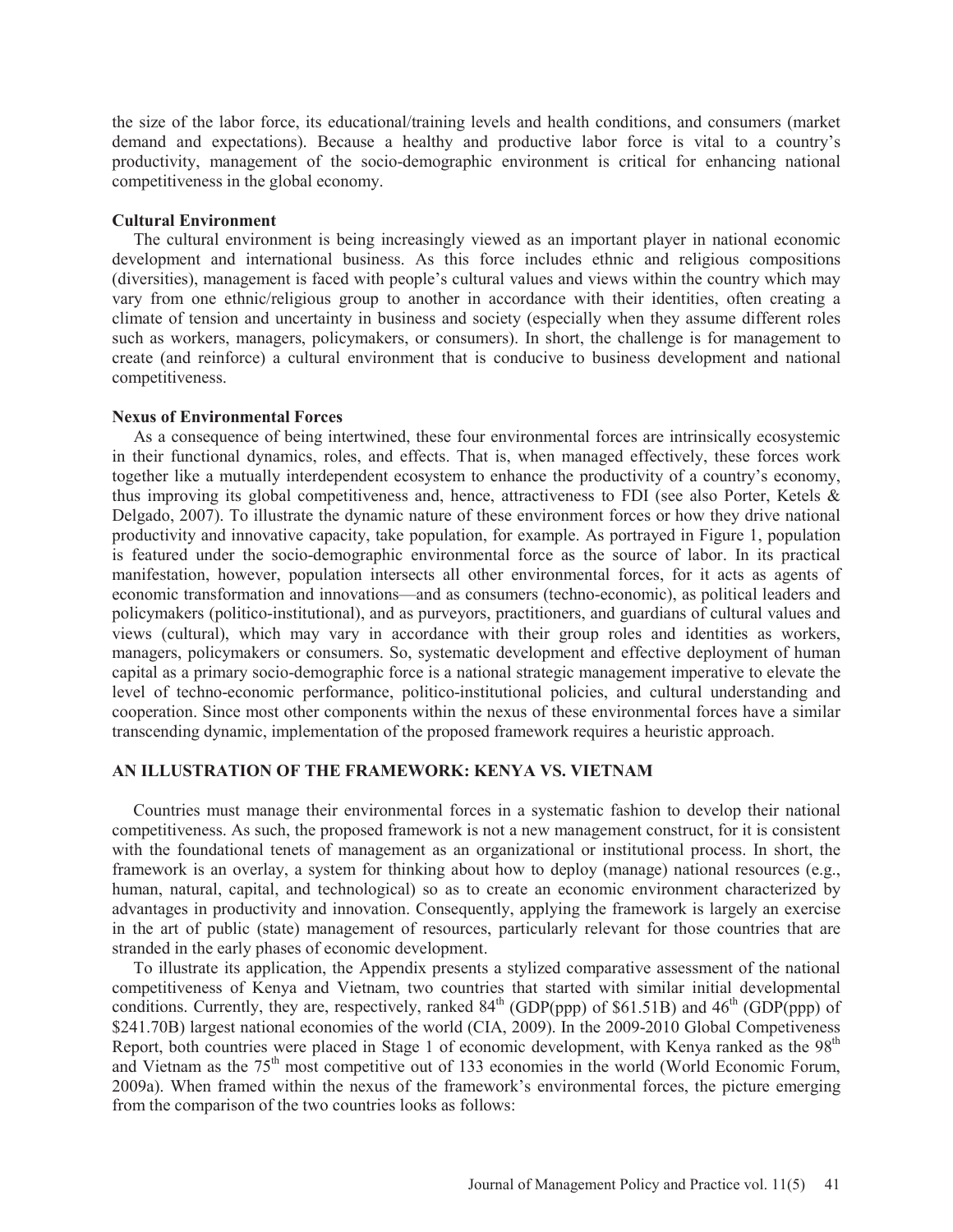- *Techno-economic environment*. The Appendix shows that Vietnam has five global competitive advantages under techno-economic, compared to three for Kenya. As the Appendix further reveals, it outperforms Kenya on 70 percent of the techno-economic measures, including the development of economic clusters and the efficiency of import-export procedures. The only techno-economic area where Kenya meaningfully surpasses Vietnam is in market access; Kenya ranks  $34<sup>th</sup>$  among world economies whereas Vietnam is  $112<sup>th</sup>$ .
- x *Politico-institutional*. In the politico-institutional area, Vietnam has the higher rating for institutions, higher inward FDI potential, and, since 1990, is signatory to 49 (nearly 10 times more) bilateral investment treaties, compared to merely 5 for Kenya. In addition, Vietnam is regarded as more politically stable.
- x *Socio-Demographic*. Vietnam has the larger, healthier, and wealthier population. For example, life expectancy (72 years) in Vietnam ranks  $69<sup>th</sup>$  in the world and  $118<sup>th</sup>$  in Kenya (54 years), where adult mortality is 2.7 times the rate in Vietnam. Furthermore, a substantially smaller percentage of the Vietnamese live under the crush of extreme poverty than Kenyans.
- *Cultural*. In terms of internal cultural or identity fault lines, Vietnam is far less fractionalized (factionalized) than the Kenyan society. As evidenced by the data, ethnic/tribal and language fractionalization in Kenya is more than 3.5 times the level found in Vietnam. In other words, the chances of international companies having to navigate and negotiate cultural fault lines or tug-ofwar rooted in the fractionalized ethnic/tribal terrain—and the various problems and issues and resultant costs associated with such a terrain—are greatly reduced.

 The upshot: from the national (and international trade and investment) perspective, Vietnam has done a better job of managing its environmental forces than Kenya. This shows up vividly in the two countries' overall economic performances and outcomes. In particular, although Africa offered the world's best rate of return on FDI deployed to developing regions in 2006 and 2007, Kenya has *underperformed* its FDI potential. In contrast, Vietnam has *over performed* its potential (UNCTAD, 2008a). The tangible result is that, in 2007, Kenya attracted a total of \$728M inward FDI (equal to about 2.4 percent of its GDP). Comparatively speaking, this amount is less than one-ninth of Vietnam's total FDI inflows of \$6,739M or 10 percent of its GDP (UNCTAD, 2008b).

 From this picture, we can discern that Kenya faces two critical issues. First, the country needs to formulate and implement the strategic/institutional reforms necessary to convert the Kenyan national economy into a more inviting, competitive destination for inward FDI. Second (and subsequently), Kenya must undertake a robust strategy to promote its national competitive advantages in the international arena, targeting viable sources of global capital or FDI. While the issue of strategic/institutional reforms can be addressed by systematically executing the proposed management framework in its entirety or in some modified form to reflect specific characteristics prevalent in the country, the issue of promoting its national competitiveness internationally is covered in the concluding section.

# **CONCLUSION**

 The proposed framework, when applied systematically and effectively, is expected to improve a country's business environment and competitive advantages for attracting FDI. However, creating such an environment may not be sufficient. This is particularly true in the case of Africa, given its pervasive negative perception within the global investment community (Asiedu, 2002; Perry & Blue, 2008). In other words, sub-Saharan states must aggressively promote their FDI-friendly business environment and competitive advantages to targeted sources of global capital or FDI—and do so in a concerted and sustained fashion. Such promotional drives require nation-state-specific strategies, for their respective national competitive advantages are likely to vary from country to country. While some have advanced FDI promotional strategies (e.g., Musila & Sugué, 2006), we propose the following as future research areas to close the circle of FDI attraction to sub-Saharan Africa: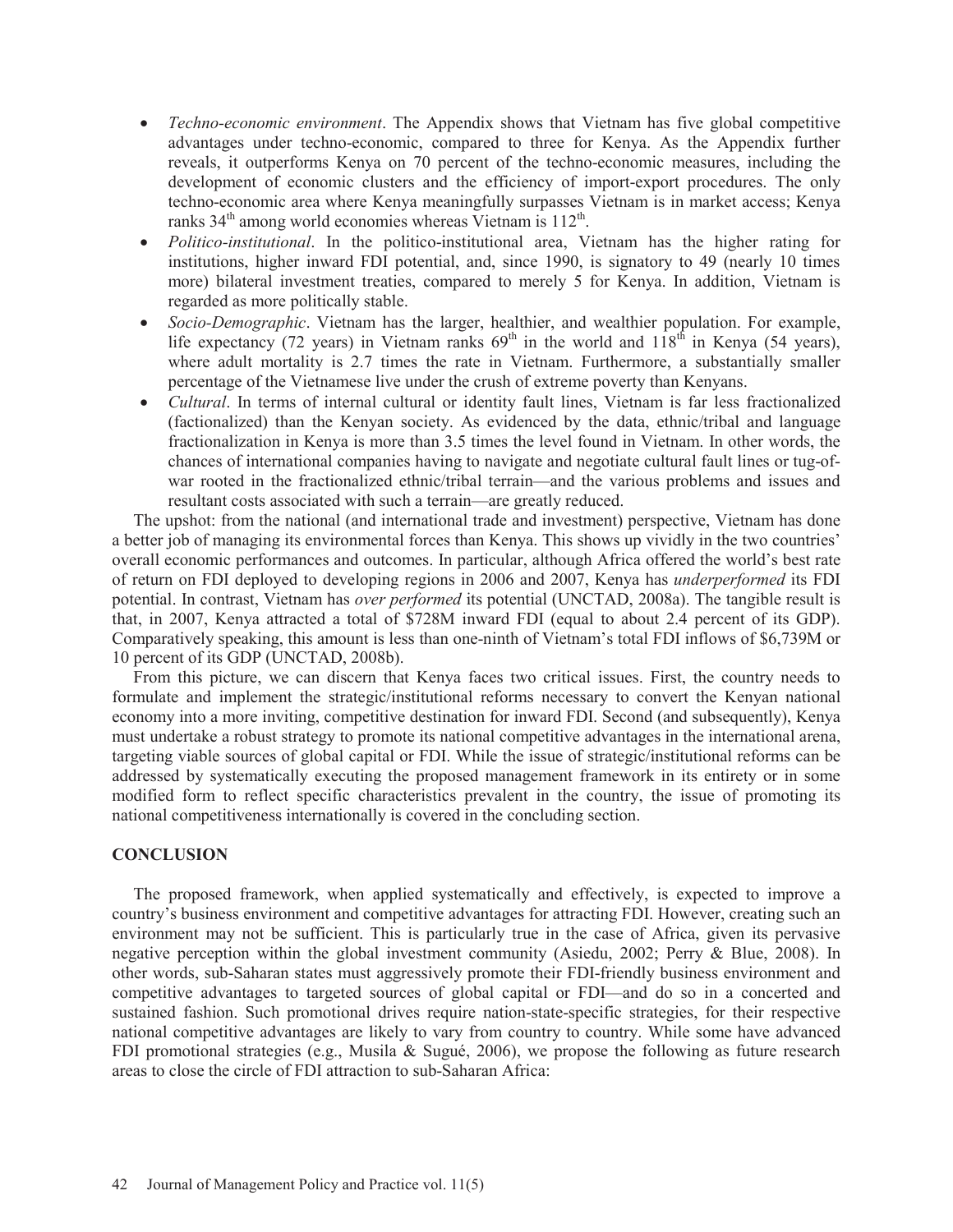- Designing marketing strategies to improve the global image of Africa to address the lingering negative perception of the continent.
- Designing strategies and tactics to promote Africa's country-level competitive advantages (e.g., sea transportation) in supply chains for manufactured goods and services. For instance, this research should address issues of cluster development within Africa as well as explore the benefits that MNCs could derive from investing in countries that are part of regionally integrated economies.

 Broadly speaking, our argument is that future research should be aimed at finding ways to improve Africa's attractiveness to foreign investments. As Musila & Sigué (2006, p. 591) put it, African states must use "clear strategic marketing approaches to target selected FDI and to design sustainable and competitive positioning strategies able to match the interest of investors in a free market." However, pursuing increased inward FDI does not come without risks. An FDI-driven development strategy must be managed effectively so that it does not end up as a Faustian bargain, a "race to the bottom" that disintegrates into a new scramble for Africa's natural resources, an unwelcome ghost of the colonial-era scramble that followed the Berlin conference of 1884-85 (Foster, 2006; Okonkwo, 2007; Watts, 2006).

# **REFERENCES**

A.T. Kearney (2007). New Concerns in an Uncertain World: The 2007 A.T. Kearney Foreign Direct Investment Confidence Index. Retrieved 25 January 2008 from www.atkearney.com

A.T. Kearney (2010). Investing in a Rebound: The 2010 A.T. Kearney Foreign Direct Investment Confidence Index. Retrieved 11 June 2010 from www.atkearney.com

Asiedu, E. (2002). On the Determinants of Foreign Direct Investment to Developing Countries: Is Africa Different? *World Development, 30*, 1, 107-119.

Asiedu, E. (2006). Foreign Direct Investment in Africa: The Role of Natural Resources, Market Size, Government Policy, Institutions and Political Instability. *World Economy, 29*, 1, 63-77.

Auret, L. (2009). Emerging Markets Help Pull Africa Up. Retrieved 30 September 2009 from www.CNBC.com

CIA (2009). The World Factbook. Retrieved 30 September 2009 from Central Intelligence Agency: www.cia.gov/library/publications/the-world-factbook/index.html

Dunning, J. H. & Lundan, S. M. (2008), *Multinational Enterprises and the Global Economy* (2nd ed.), Cheltenham, UK; Northampton, MA: Edward Elgar.

Dupasquier, C. & Osakwe, P. N. (2006). Foreign Direct Investment in Africa: Performance, Challenges, and Responsibilities. *Journal of Asian Economics, 17*, 2, 241-260.

ECA (2007), *Economic Report on Africa 2007: Accelerating Africa's Development Through Diversification*, Addis Ababa, Ethiopia: The Economic Commission for Africa.

Eden, L. (2009). Letter from the Editor-In-Chief: FDI Spillovers and Linkages. *Journal of International Business Studies, 40*, 7, 1065-1069.

Farzad, R. (2007). Can Greed Save Africa? Fearless Investing is Succeeding Where Aid Often Hasn't. *Business Week*, 4062, 46.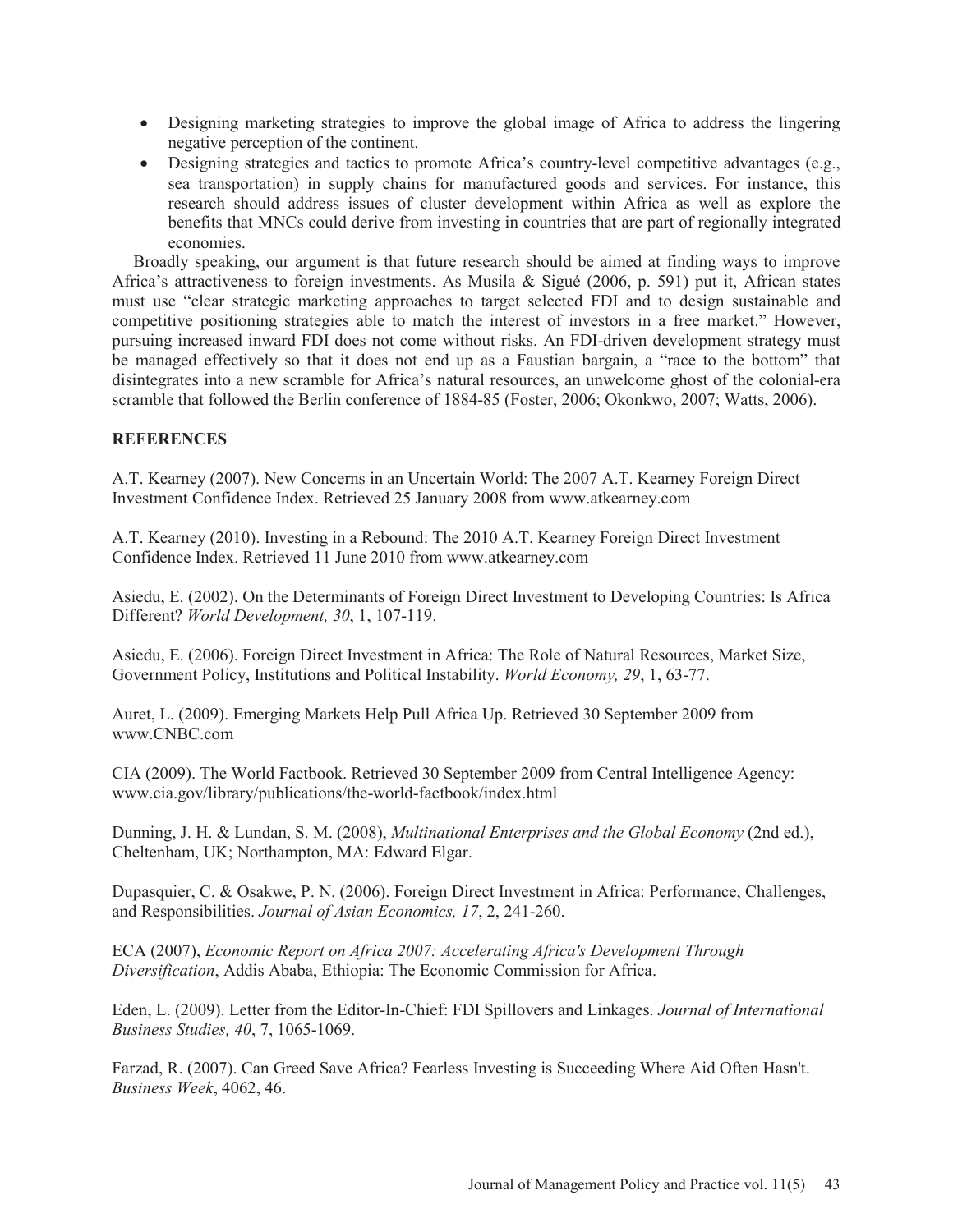Foster, J. B. (2006). A Warning to Africa: The New U.S. Imperial Grand Strategy. *Monthly Review, 58*, 2, 1-12.

Friedman, T. (2005), *The World Is Flat: A Brief History of the Twenty-first Century*, New York: Farrar, Straus and Giroux.

Harvey, D. (1982), *The Limits to Capital*, Chicago: University of Chicago Press.

Kaufmann, D., Kraay, A. & Mastruzzi, M. (2010). Governance Matters 2009: Worldwide Governance Indicators, 1996-2008. Retrieved 16 July 2010 from World Bank Group: http://info.worldbank.org/governance/wgi/sc\_country.asp

Lenin, V. I. (1969), *Imperialism, The Highest Stage of Capitalism*, Peking, Beijing: Foreign Language Press.

Lorenz, A. & Thielke, T. (2007). The Age of the Dragon: China's Conquest of Africa. Retrieved 23 August 2007 from www.speigel.de

Meyer, K. E. & Sinani, E. (2009). When and Where Does Foreign Direct Investment Generate Positive Spillovers? A Meta-Analysis. *Journal of International Business Studies, 40*, 7, 1075-1094.

Musila, J. W. & Sigué, S. P. (2006). Accelerating Foreign Direct Investment Flow to Africa: From Policy Statements to Successful Strategies. *Managerial Finance, 32*, 7, 577-593.

NSD (2009). MacroDataGuide, Fractionalization Data. Retrieved 25 January 2010 from Norwegian Social Science Data Services: www.nsd.uib.no/macrodataguide/set.html?id=16&sub=1

Okonkwo, R. O. (2007). The Second Scramble for Africa. Retrieved 23 August 2007 from www.edofolks.com/html/pub159.htm

Perry, A. & Blue, L. (2008). The Demons That Still Haunt Africa. *Time, 171*, 3, 42.

Porter, M. E. (1990). The Competitive Advantage of Nations. *Harvard Business Review, 68*, 2, 73-93.

Porter, M. E., Ketels, C. & Delgado, M. (2007). The Microeconomic Foundations of Prosperity: Findings from the Business Competitiveness Index, The Global Competitiveness Report 2007-2008. Available from www.gcr.weforum.org

Rena, R. (2007). Dealing with Africa's Resource Curse. Retrieved 23 August 2007 from www.AllAfrica.com

Rodney, W. (1974), *How Europe Underdeveloped Africa*, Washington, D.C.: Howard University Press.

Sachs, J. D. & Warner, A. M. (2001). The Curse of Natural Resources. *European Economic Review, 45*, 4-6, 827-838.

Shrestha, N. R. (1987), Historical Evolution of the World System. In T. A. Hartshorn & J. W. Alexander (Eds.), *Economic Geography*, Englewood Cliffs, NJ: Prentice Hall.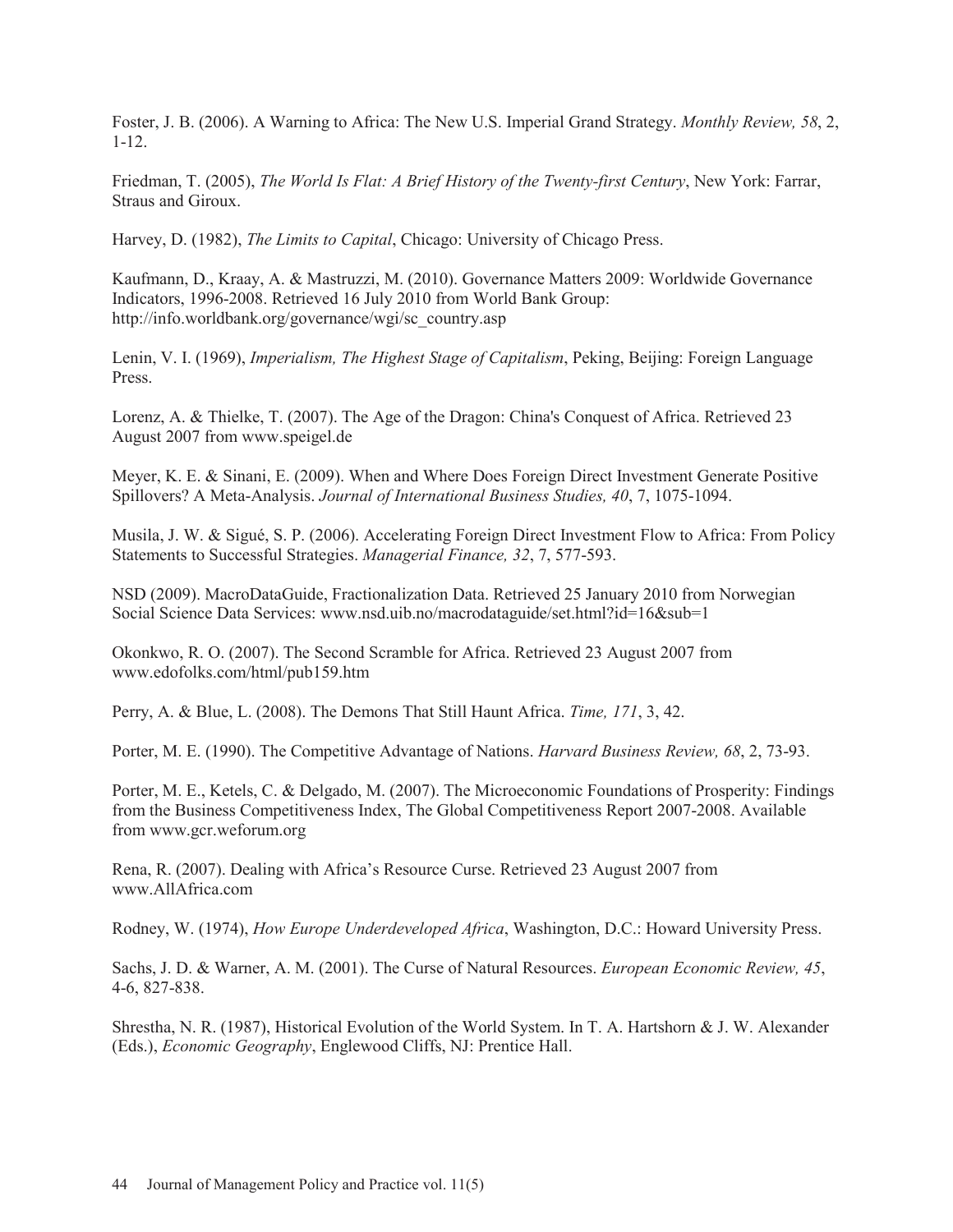Shrestha, N. R. & Smith, W. I. (2009). *Plowing the Last Frontier of Globalization: Management Implications for Africa's Development*. Paper presented at the 10th Annual International Conference of the International Academy of African Business and Development (IAABD). Available from www.iaabd.org/tableofcontent.aspx

Shrestha, N. R., Smith, W. I., McKinley-Floyd, L. & Gray, K. R. (2008). Management and National Development in Kenya: Toward a Normative Framework. *International Journal of Emerging Markets, 3*, 3, 244-267.

Tarzi, S. (2005). Foreign Direct Investment Flows into Developing Countries: Impact of Location and Government Policy. *The Journal of Social, Political, and Economic Studies, 30*, 4, 497-515.

UNCTAD (2005). Economic Development in Africa: Rethinking the Role of Foreign Direct Investment. Available from www.unctad.org

UNCTAD (2006a). The World Investment Report 2006. Available from www.unctad.org

UNCTAD (2006b). FDI in Least Developed Countries at a Glance: 2005/2006. Available from www.unctad.org

UNCTAD (2007a). UNCTAD Handbook of Statistics 2006-07. Available from www.unctad.org

UNCTAD (2007b). The World Investment Report 2007. Available from www.unctad.org

UNCTAD (2008a). The World Investment Report 2008. Available from www.unctad.org

UNCTAD (2008b). Foreign Direct Investment Database, FDIStat. Retrieved 25 September 2009 from United Nations Conference on Trade and Development: www.unctad.org

UNCTAD (2009a). UNTAD Handbook of Statistics Online 2008, IV. International Merchandise Trade Indicators. Retrieved 25 September 2009 from United Nations Conference on Trade and Development: www.unctad.org

UNCTAD (2009b). IIAs Database. Retrieved 25 September 2009 from United Nations Conference on Trade and Development: www.unctad.org

Waheeduzzaman, A. N. M. & Rau, P. A. (2006). Market Potential and Foreign Direct Investment: Exploring the Relationship in Emerging Markets. *Advances in Competitiveness Research, 14*, 1, 44-60.

Watts, M. (2006). Empire of Oil: Capitalist Dispossession and the Scramble for Africa. *Monthly Review, 58*, 4, 1-2,4-17.

Wint, A. G. & Williams, D. A. (2002). Attracting FDI to Developing Countries: A Changing Role for Government? *The International Journal of Public Sector Management, 15*, 4/5, 361-374.

World Economic Forum (2007). The Africa Competitiveness Report 2007. Available from http://www.weforum.org/en/initiatives/gcp/index.htm

World Economic Forum (2009a). The Global Competitiveness Report 2009-2010. Available from http://www.weforum.org/en/initiatives/gcp/index.htm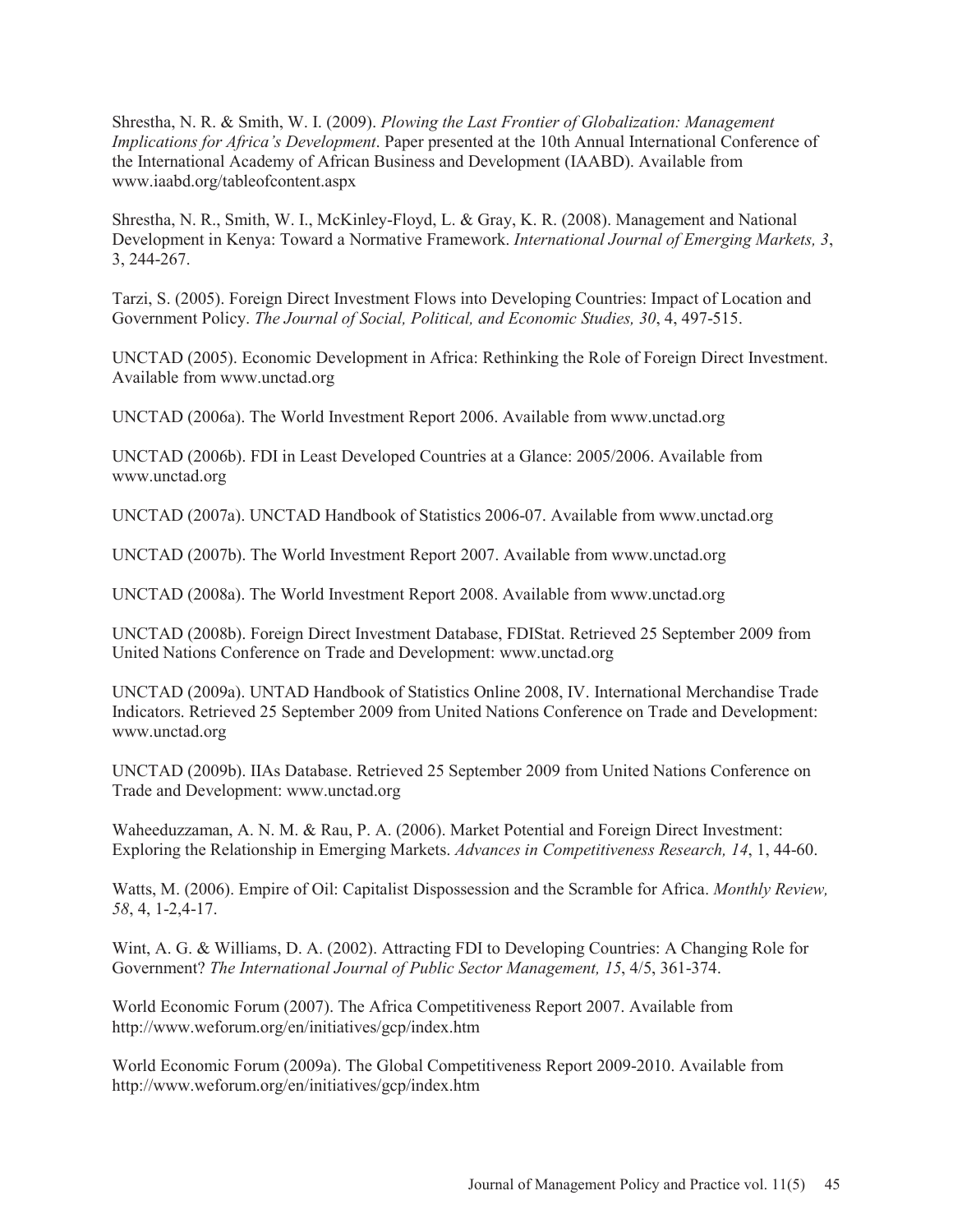World Economic Forum (2009b). The Global Enabling Trade Report 2009. Available from http://www.weforum.org/en/initiatives/gcp/index.htm

World Health Organization (2009). WHO Statistical Information System. Retrieved 25 September 2009 from World Health Organization: www.who.int/whosis/en/index.html

World Bank (2006). Africa Development Indicators 2006. Retrieved 23 August 2007 from World Bank: www.worldbank.org

World Bank (2007). World Development Indicators Database. Retrieved 8 September 2007 from World Bank: www.worldbank.org/datastatistics

World Bank (2009a). Governance Matters 2009. Retrieved 25 September 2009 from World Bank: http://info.worldbank.org/governance/wgi/index.asp

World Bank (2009b). Doing Business 2010. Retrieved 25 January 2010 from World Bank: www.doingbusiness.org/

World Bank (2009c). World Development Indicators 2005, Table 2.5 Poverty. Retrieved 25 January 2009 from World Bank: http://devdata.worldbank.org/wdi2005/index2.htm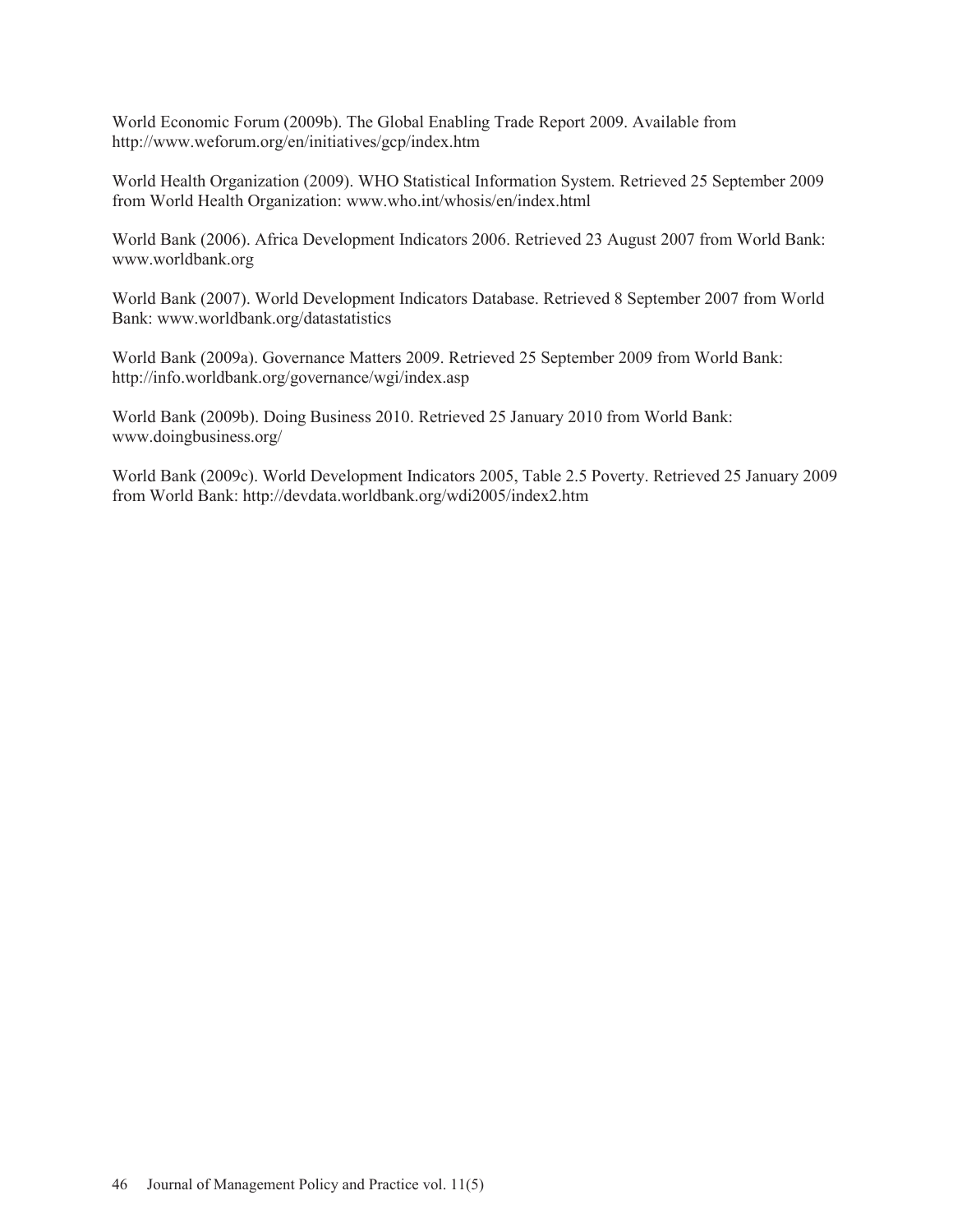# **APPENDIX SELECTED GLOBAL COMPETITIVENESS INDICATORS**

|                                                             | Kenya                                      |                                 | Vietnam                              |                                |  |
|-------------------------------------------------------------|--------------------------------------------|---------------------------------|--------------------------------------|--------------------------------|--|
|                                                             | Statistic<br>Rank <sup>1</sup><br>(Rating) |                                 | Statistic<br>(Rating)                | Rank <sup>1</sup>              |  |
| <b>Environmental Forces</b>                                 |                                            | $\Box$ Competitive disadvantage | $\blacksquare$ Competitive advantage |                                |  |
| Techno-Economic                                             |                                            |                                 |                                      |                                |  |
| Infrastructure <sup>2</sup>                                 |                                            | $\Box$<br>92                    |                                      | 94<br>H                        |  |
| Technological readiness <sup>2</sup>                        |                                            | 96<br><b>I</b>                  |                                      | $\Box$<br>73                   |  |
| Innovation <sup>2</sup>                                     |                                            | 48                              |                                      | 44                             |  |
| Macroeconomic stability <sup>2</sup>                        |                                            | $\Box$<br>121                   |                                      | $\Box$<br>112                  |  |
| Market size <sup>2</sup>                                    |                                            | $\Box$<br>74                    |                                      | 38                             |  |
| State of cluster development <sup>2</sup>                   |                                            | 39<br>- 1                       |                                      | 18                             |  |
| Extent of market dominance (concentration) $2$              |                                            | 54<br>$\Box$                    |                                      | 41                             |  |
| Domestic and foreign market access <sup>3</sup>             |                                            | 34                              |                                      | 112                            |  |
| Efficiency of import-export procedures <sup>3</sup>         |                                            | 102                             |                                      | 49                             |  |
| Export Diversification Index <sup>4</sup>                   | .6974                                      |                                 | .6212                                |                                |  |
| Politico-Institutional                                      |                                            |                                 |                                      |                                |  |
| Institutions <sup>2</sup>                                   |                                            | $\Box$<br>107                   |                                      | 63                             |  |
| Regulatory quality <sup>5</sup>                             | $-.07$                                     |                                 | $-.53$                               |                                |  |
| Political stability $\&$ absence of violence <sup>5</sup>   | $-1.25$                                    |                                 | .32                                  |                                |  |
| Ease of doing business <sup>6</sup>                         |                                            | 95                              |                                      | 93                             |  |
| Bilateral investment treaties (1990-2006) <sup>7</sup>      | 5                                          |                                 | 49                                   |                                |  |
| Inward FDI potential <sup>8</sup>                           |                                            | 126                             |                                      | 80                             |  |
| Socio-Demographic                                           |                                            |                                 |                                      |                                |  |
| Population <sup>9</sup>                                     | 39.0 M                                     | 34                              | 87.0 M                               | 14                             |  |
| Population under age 15 <sup>9</sup>                        | 42.3 %                                     |                                 | 24.9%                                |                                |  |
| Labor force <sup>9</sup>                                    | 17.4 M                                     | 34                              | 47.4 M                               | 12                             |  |
| Life expectancy (years at birth) $^{2}$                     | 54.0                                       | 118                             | 72.0                                 | 69                             |  |
| Adult mortality rate (per 1,000 age 15 to 60) <sup>10</sup> | 41.6%                                      |                                 | 15.5%                                |                                |  |
| Malaria incidence rate (per 100,000) <sup>2</sup>           | 32.3%                                      | 123<br>$\overline{\phantom{a}}$ | .08%                                 | 86<br>$\Box$                   |  |
| Tuberculosis incidence rate (per $100,000$ ) <sup>2</sup>   | .35%                                       | 122<br>$\Box$                   | .17%                                 | 100<br>$\Box$                  |  |
| HIV prevalence (age 14 to 49) <sup>2</sup>                  | $6.1\%$                                    | $\Box$<br>124                   | .50%                                 | $\overline{\phantom{a}}$<br>78 |  |
| Population below poverty line (\$2 per day) <sup>11</sup>   | 58.3%                                      |                                 | 33.4%                                |                                |  |
| Literacy rate (age 15 and over) $9$                         | 85.1%                                      |                                 | 90.3%                                |                                |  |
| Higher education and training <sup>2</sup>                  |                                            | 85                              |                                      | 92                             |  |
| Labor market efficiency <sup>2</sup>                        |                                            | 40                              |                                      | 38                             |  |